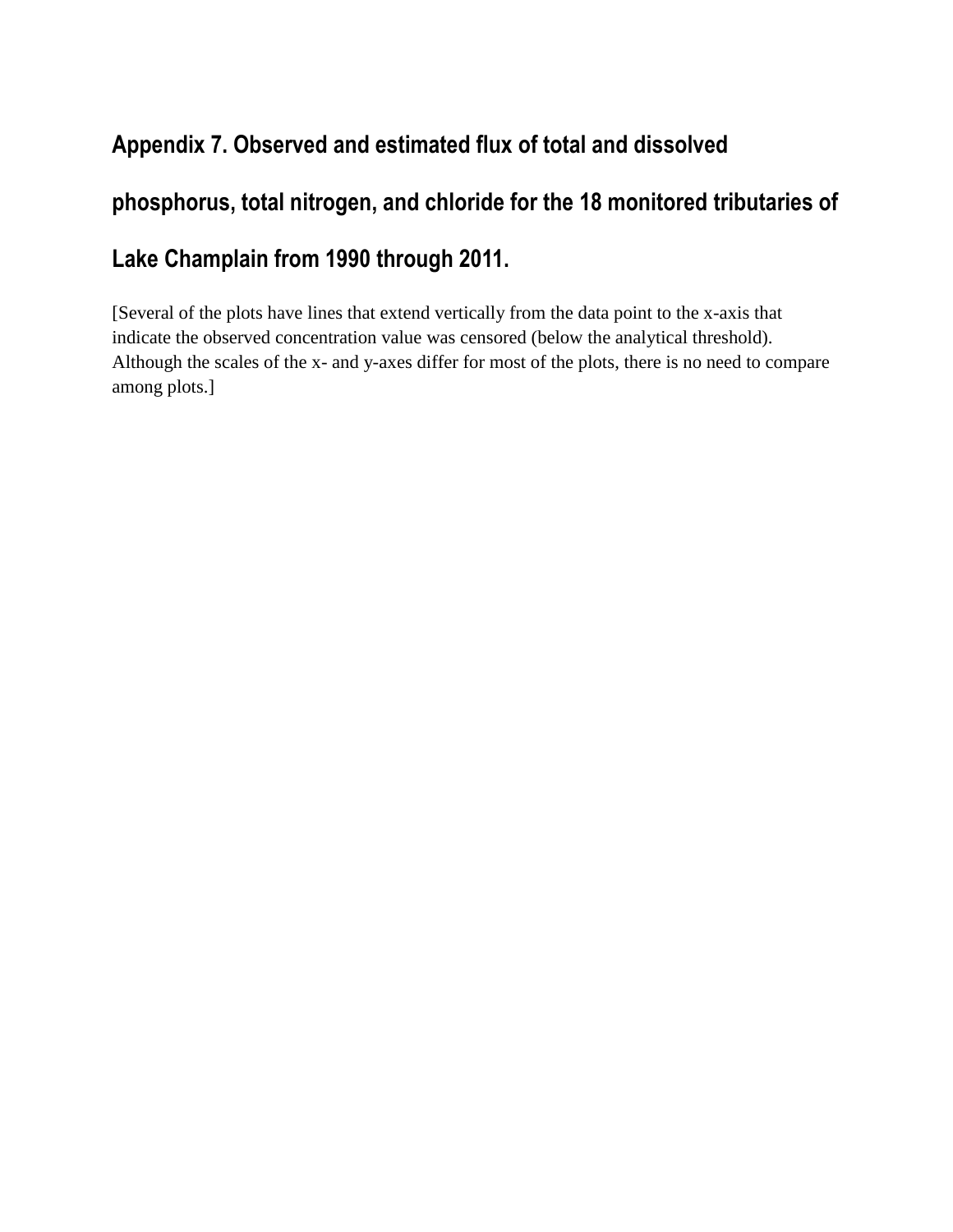



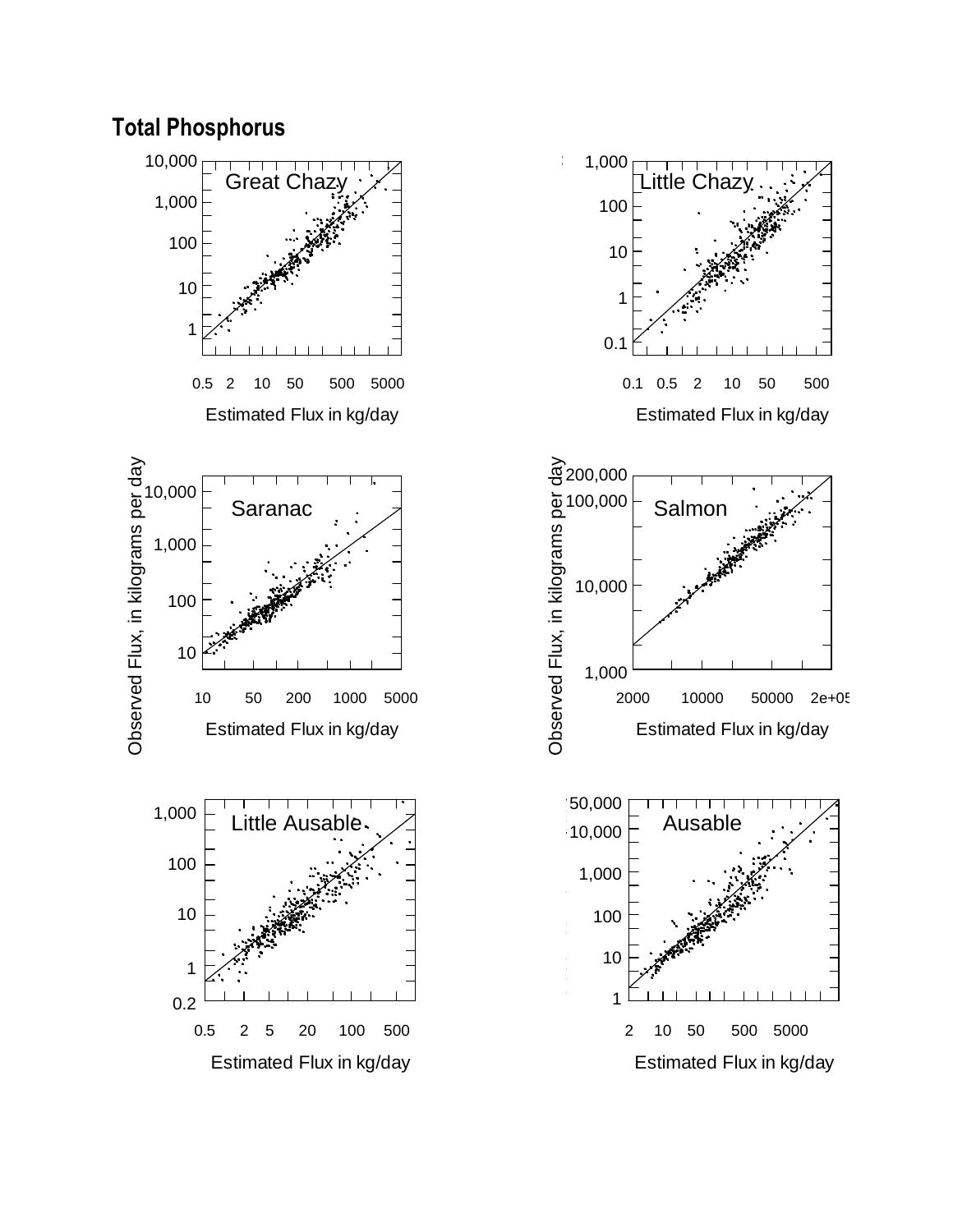





Estimated Flux in kg/day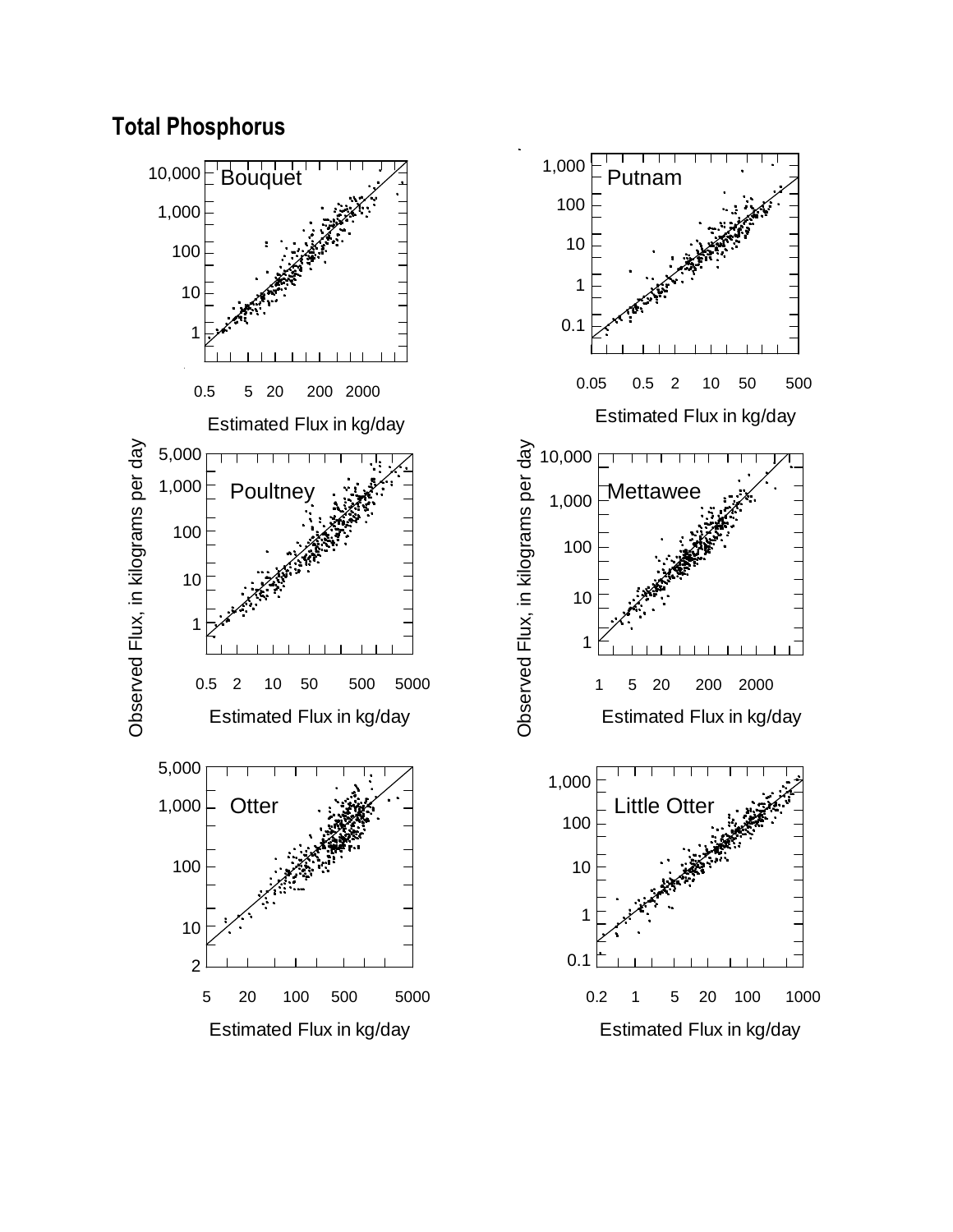#### **Total Phosphorus**

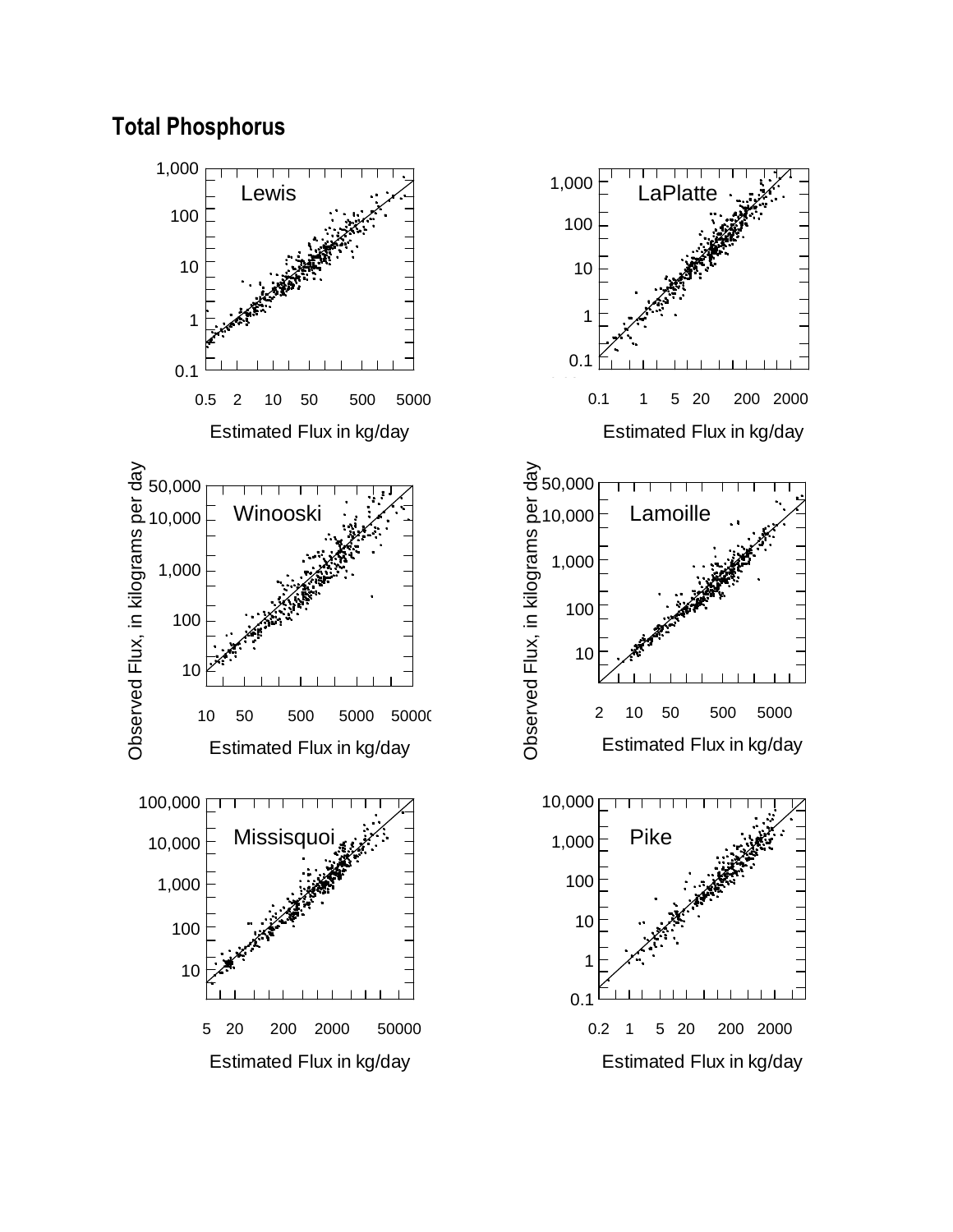



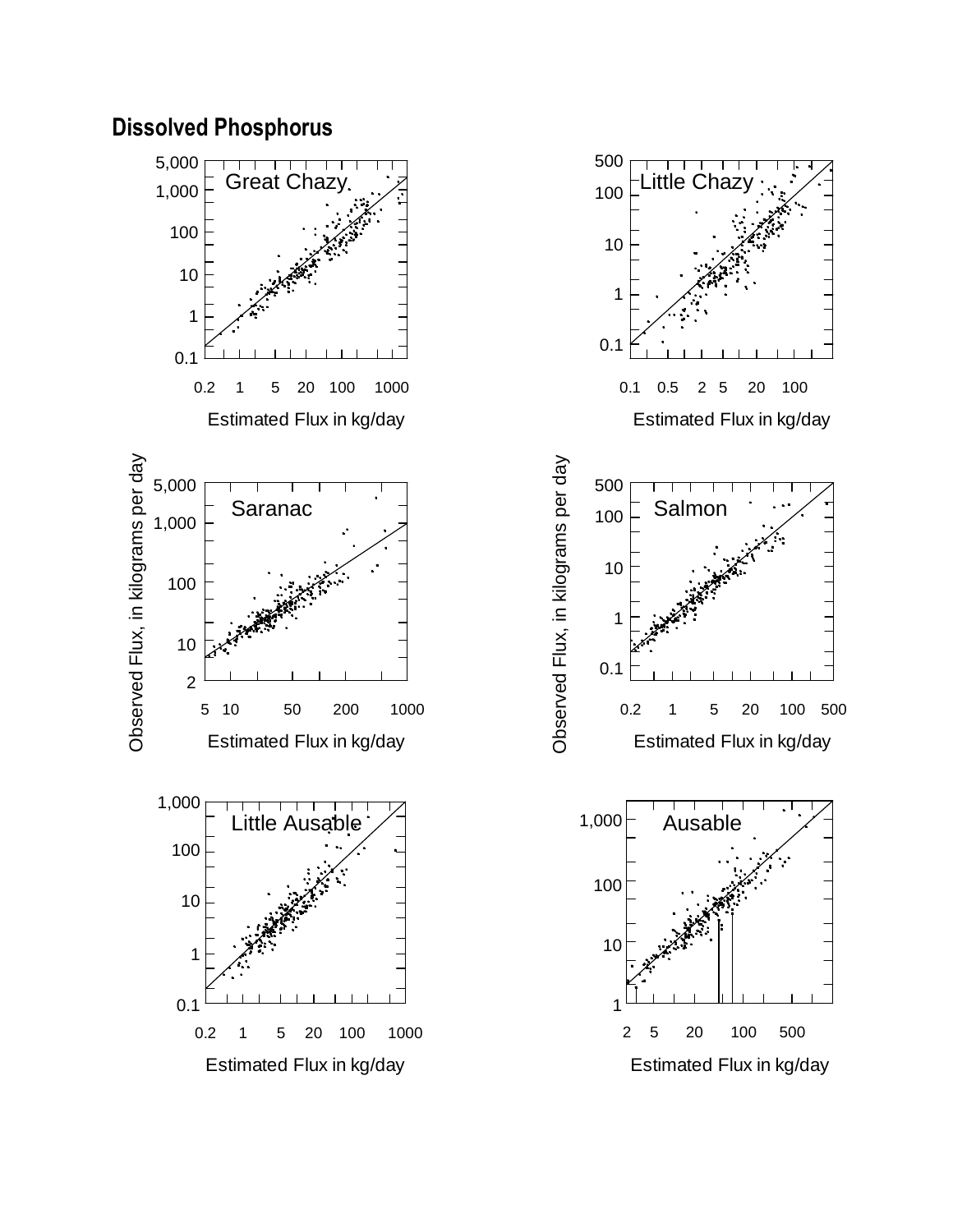# **Dissolved Phosphorus**

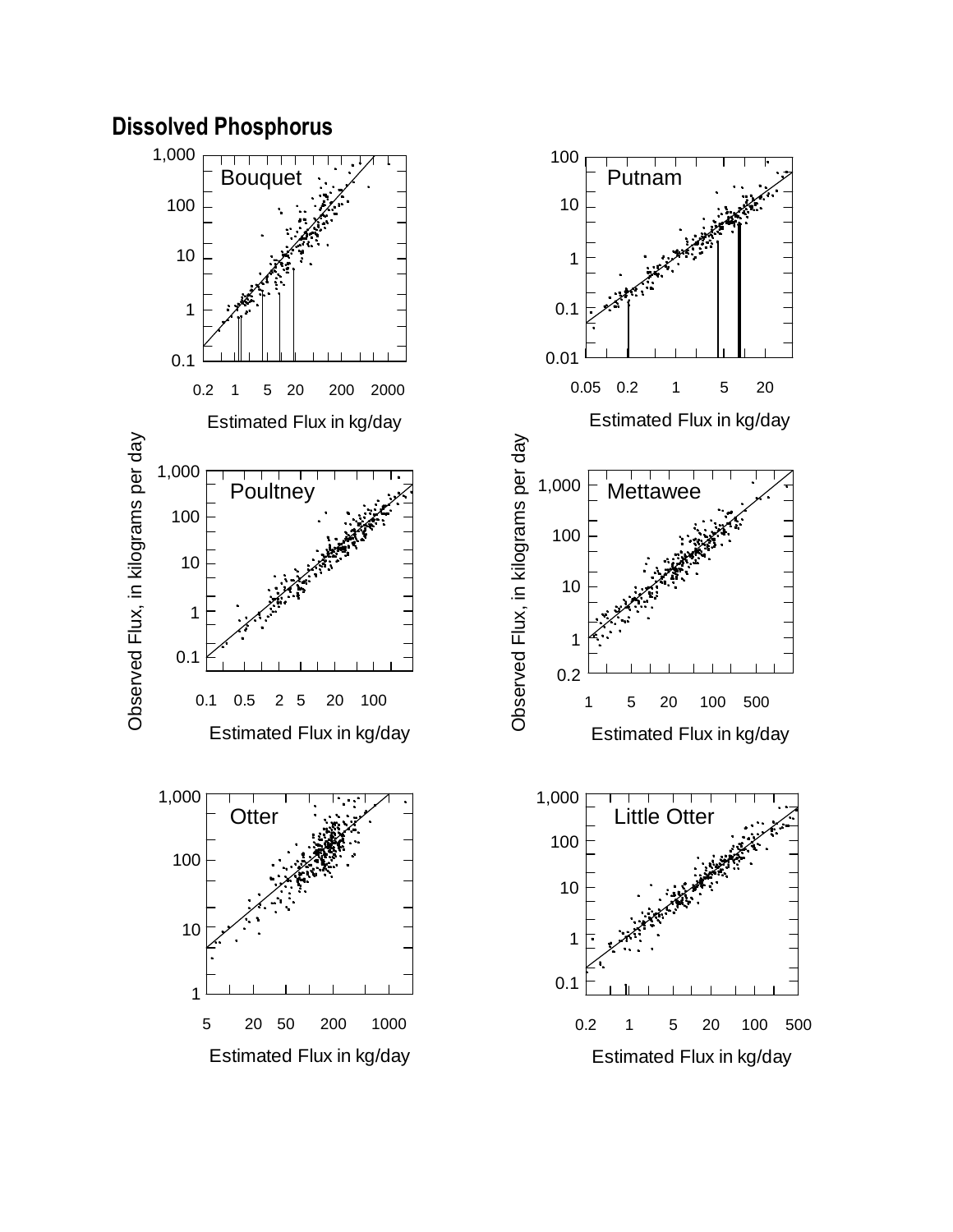#### **Dissolved Phosphorus**



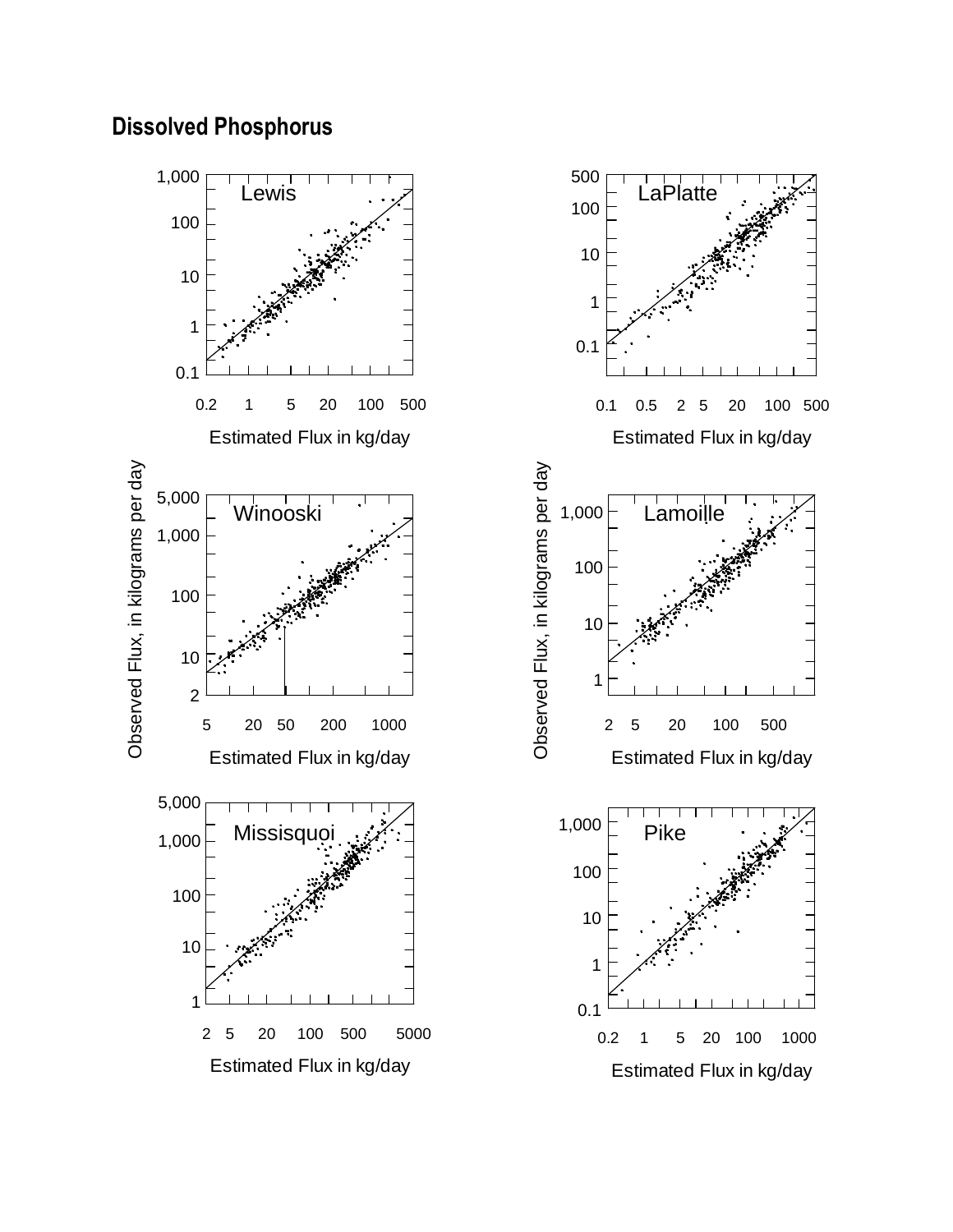#### **Total Nitrogen**



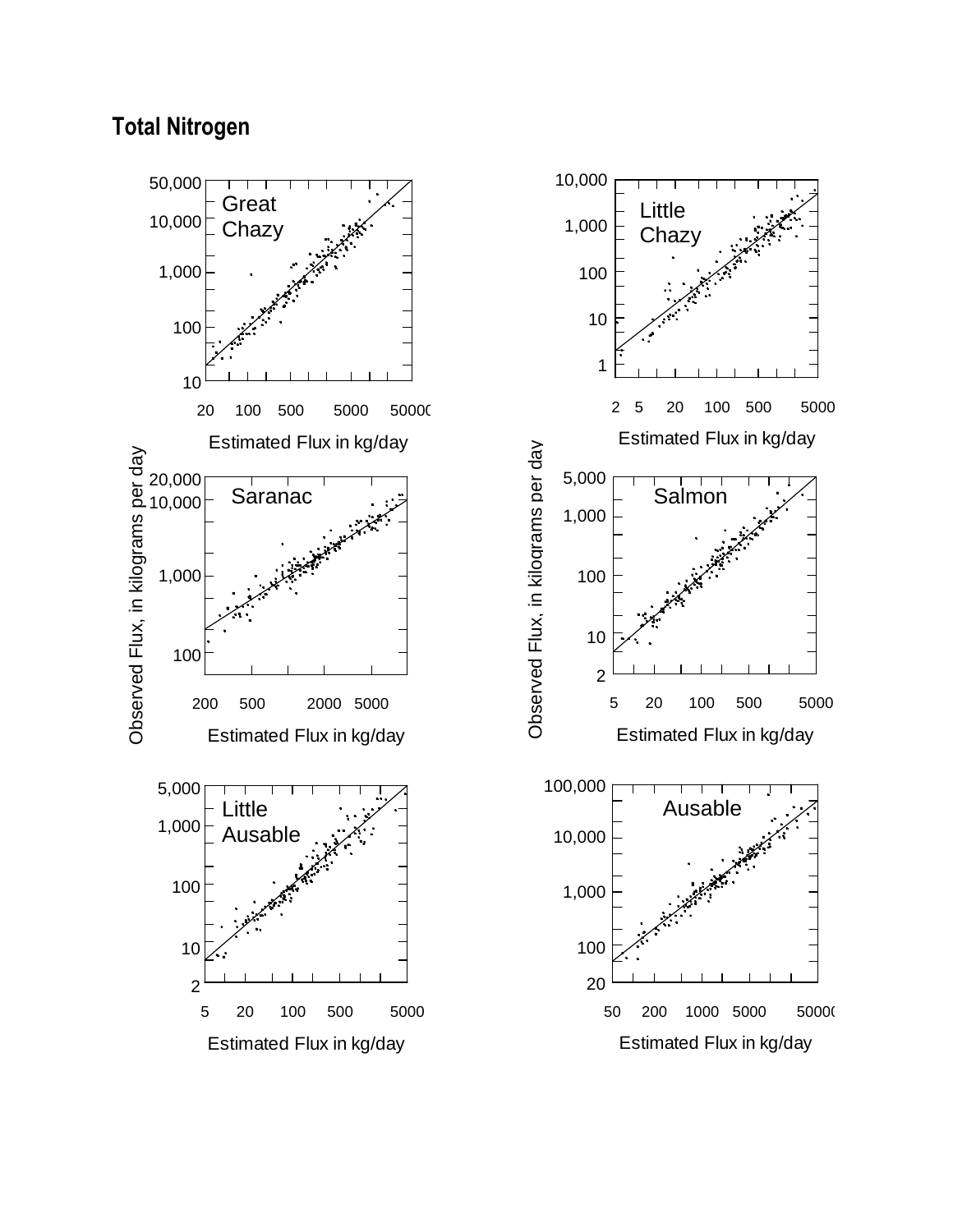

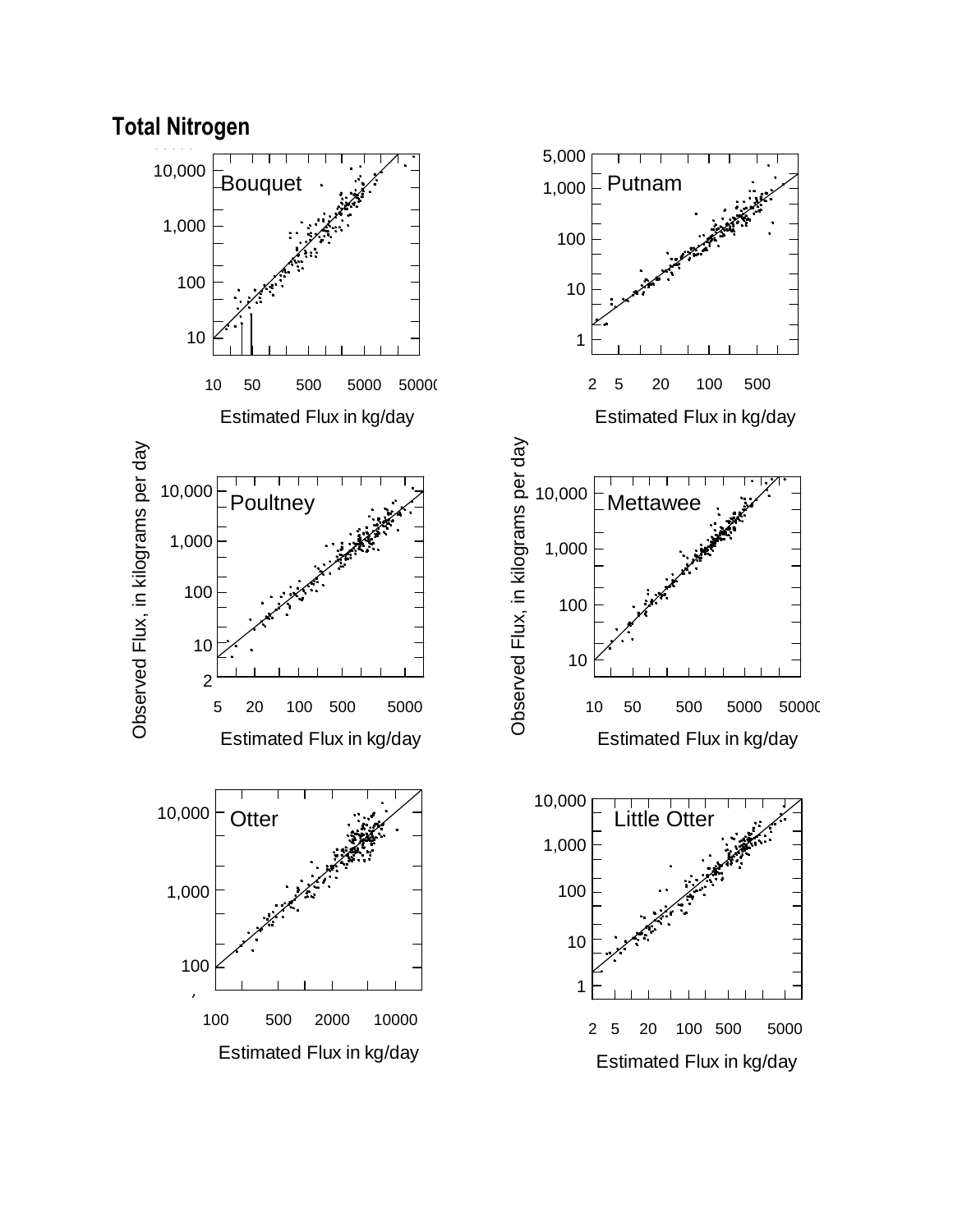#### **Total Nitrogen**

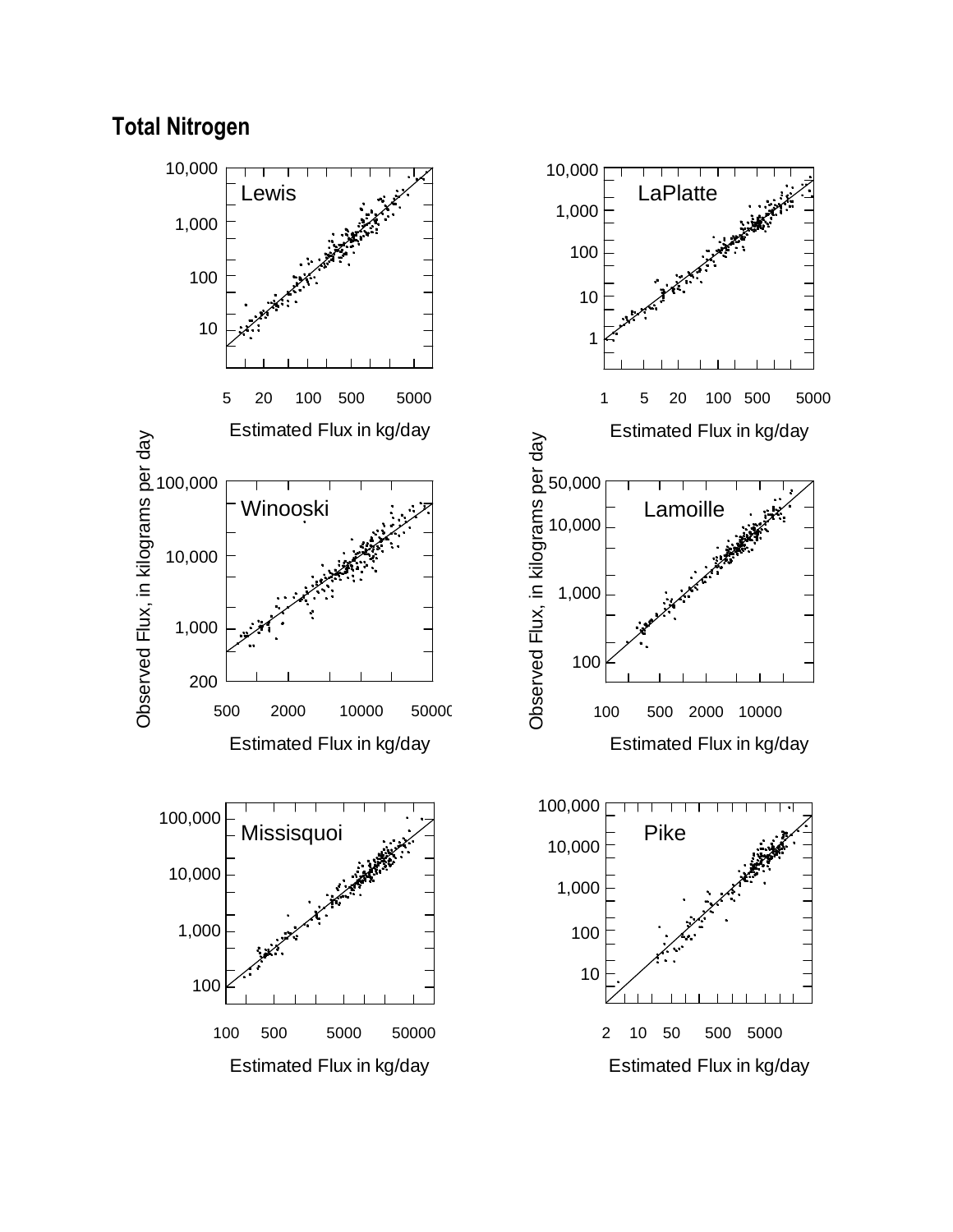## **Chloride**

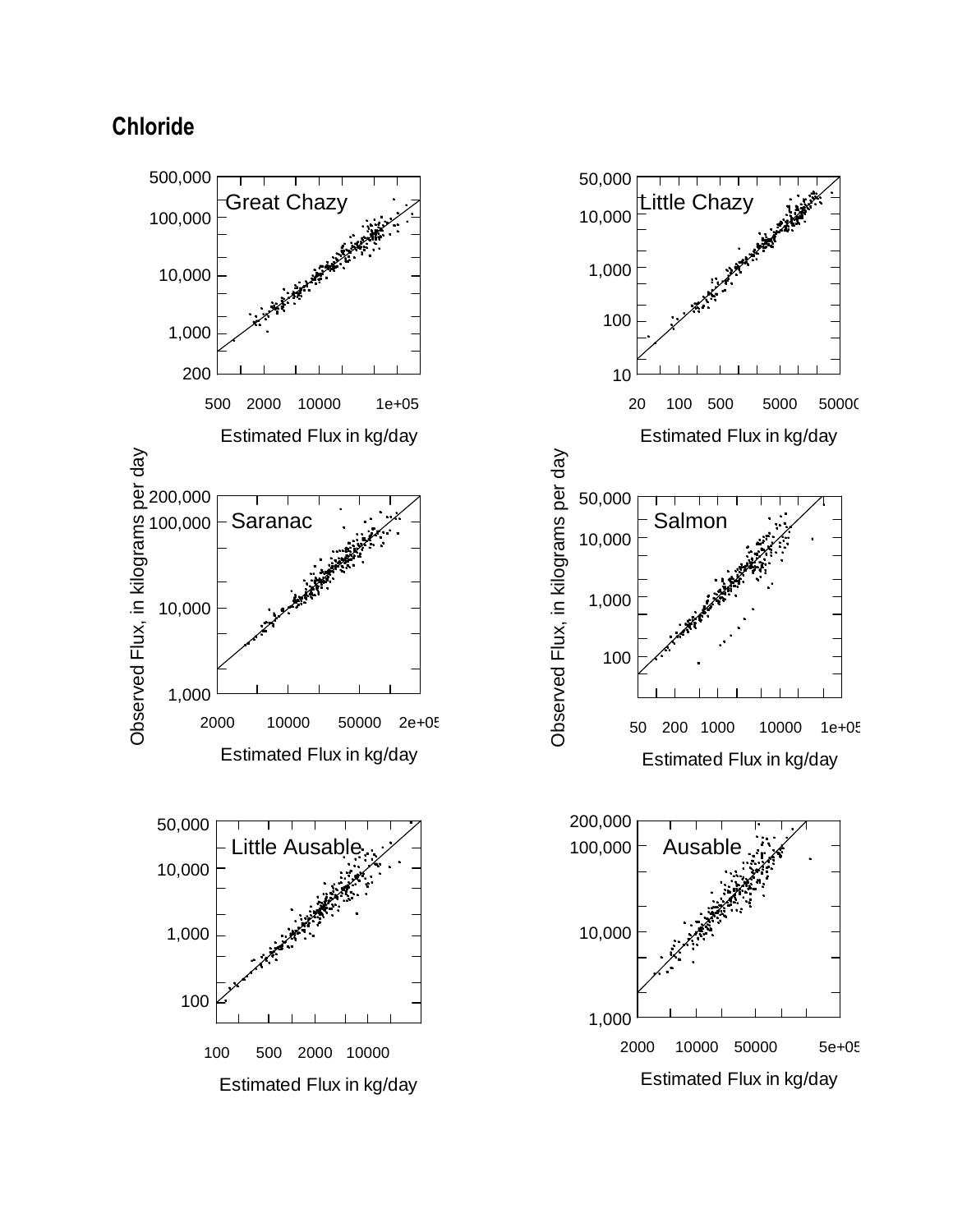